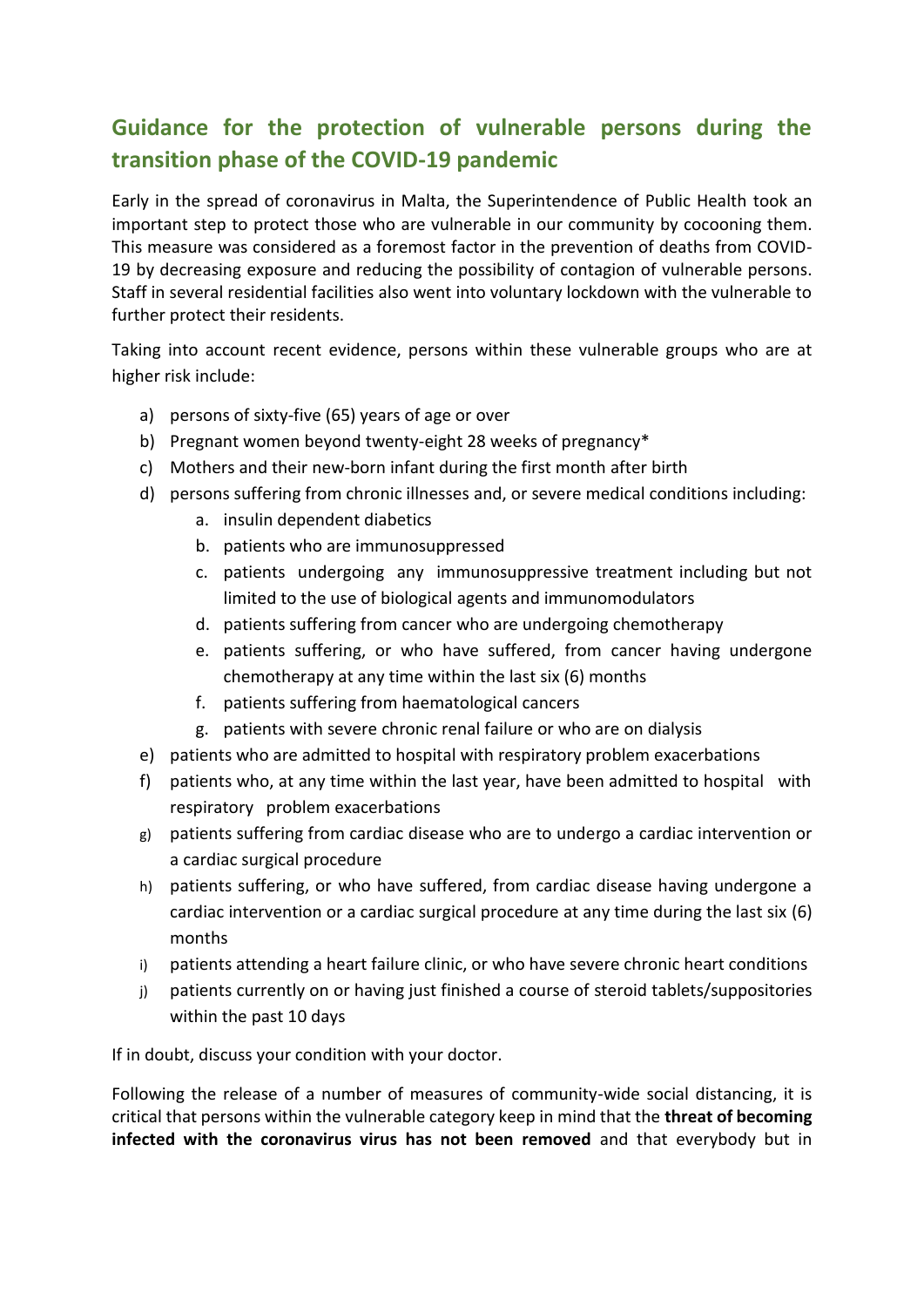particular the vulnerable **must continue to take every precaution to avoid becoming infected.**

## How is Coronavirus spread?

Coronavirus is spread through droplet infection by means of close contact with an infected person who would have coughed or sneezed in your immediate vicinity or by touching contaminated surfaces and then touching your nose, eyes or mouth without washing or sanitizing your hands.

The potential for becoming infected is a factor of the viral load which is the number of viral particles that one may have ingested and the time of exposure i.e. how long one was exposed to the infective particles.

## What is the best way to avoid becoming infected by coronavirus?

The best way to protect yourself from becoming infected with coronavirus **is still to remain indoors as much as possible** and to only go out only when it is **absolutely essential**. Each person may have different views of what is essential and necessary, however if a relative or a neighbour can carry out an errand on your behalf this would be preferable. The advice of the Public Health authorities in this transition phase is to:

- $\checkmark$  Avoid unnecessary trips outdoors
- $\checkmark$  Keep a safe physical distance of 2 metres from others
- $\checkmark$  Wear a mask or visor wherever appropriate and necessary
- $\checkmark$  Wash your hands regularly with soap and water or a hand sanitizer containing at least 70% alcohol
- $\checkmark$  Avoid touching your eyes, nose and mouth

Each vulnerable person needs to make his/her own assessment of what constitutes an essential trip and the risk this entails, by being aware of the ways in which coronavirus can be acquired and by taking all necessary precautions whilst outdoors so that you can minimize your risks. The risk is cumulative, so every additional trip increases the total risk.

This guide aimsto characterize the risk of a number of daily activities and provide an estimate of risk for each activity. Guidance on how to make these activities as safe as possible is also provided.

### **The best way that a person within the vulnerable category can avoid contracting coronavirus is still to stay at home and avoid going out unnecessarily***.*

#### $\triangleright$  Medical Appointments

You should attend for your medical appointments as scheduled. Some medical appointments are taking place by virtual means (over the internet) or over the telephone. If you are advised to attend for your appointment in person make sure that you keep the appropriate physical distance, carry hand sanitizer with you, avoid touching your face at all times and wear a surgical mask or visor appropriately.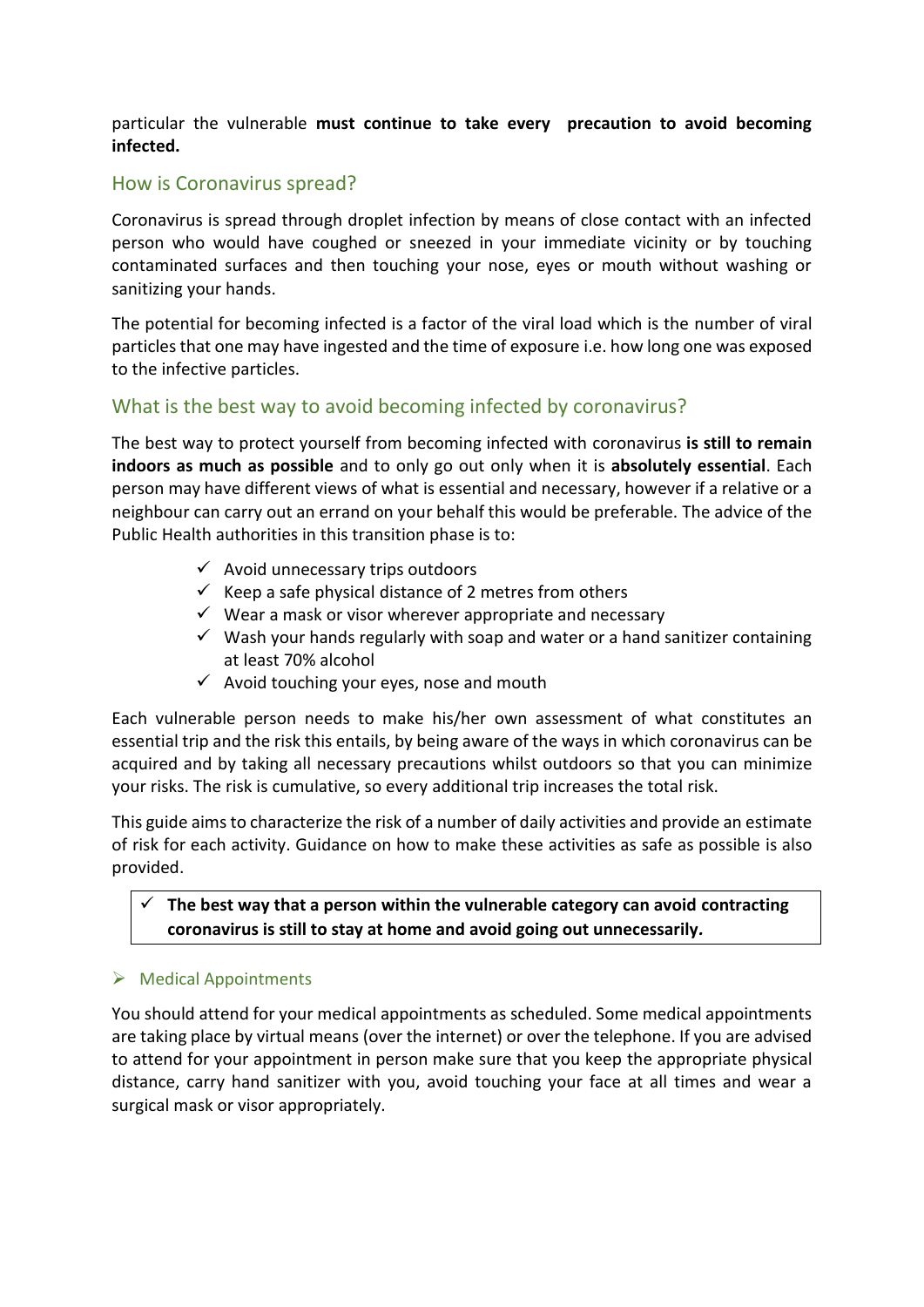### $\triangleright$  Grocery Shopping

Where possible ask for your groceries to be delivered by the supermarket, local store or a relative or friend. Ensure that you avoid contact with the person delivering the items and where possible leave items that do not need to be stored away immediately (such as to put them in the fridge or freezer) to lie aside for a few days (ideally around 2-3 days). Refer to the guidance for Grocery Shopping which can be found on [www.covid19health.gov.mt](http://www.covid19health.gov.mt/) to guide you on how to disinfect your shopping to minimize the small risk of contamination from food packaging. If you must go to the supermarket yourself, try to go at a time when it is less busy, and you are likely to encounter less people (preferably in the early mornings as this will be closer to when the shop would have been cleaned).

## **Risk assessment of various other activities**

The transition strategy has taken into account a number of criteria to consider when carrying out a risk assessment of each activity. These include the following:

- $\checkmark$  Typical distance between persons during this activity
- $\checkmark$  Whether the activity takes place indoors or outdoors
- $\checkmark$  Length of exposure for this activity
- $\checkmark$  The degree of physical contact
- $\checkmark$  Typical social contact- the typical contact one has with other persons per hour of activity.
- $\checkmark$  Potential for aerosolization (creation of droplets or sprays)
- $\checkmark$  Contact with persons who have travelled from overseas
- $\checkmark$  The mitigation measures which could be implemented to minimize possibility of contagion of coronavirus

A group of public health experts scored a variety of common activities according to these weighted criteria. These activities were ranked according to level of risk to the individual, as long as mitigating measures are taken into account and implemented to reduce the risk for each activity. Mitigating measures are the measures which decrease the risk of transmitting or becoming infected with coronavirus such as the adoption of specific minimum distances between restaurant tables, enhanced cleaning of frequently touched areas, strict appointment system at hairdressers and beauticians and the appropriate wearing of face masks/ visor amongst others. The mitigation factors for each activity have been included in the guidance for each activity which can be found on [www.covid19health.gov.mt](http://www.covid19health.gov.mt/)

It must be pointed out that the activities below are ranked with respect to the persons who are within the vulnerable category and not from a general population perspective which may result in some differences in the order of ranking.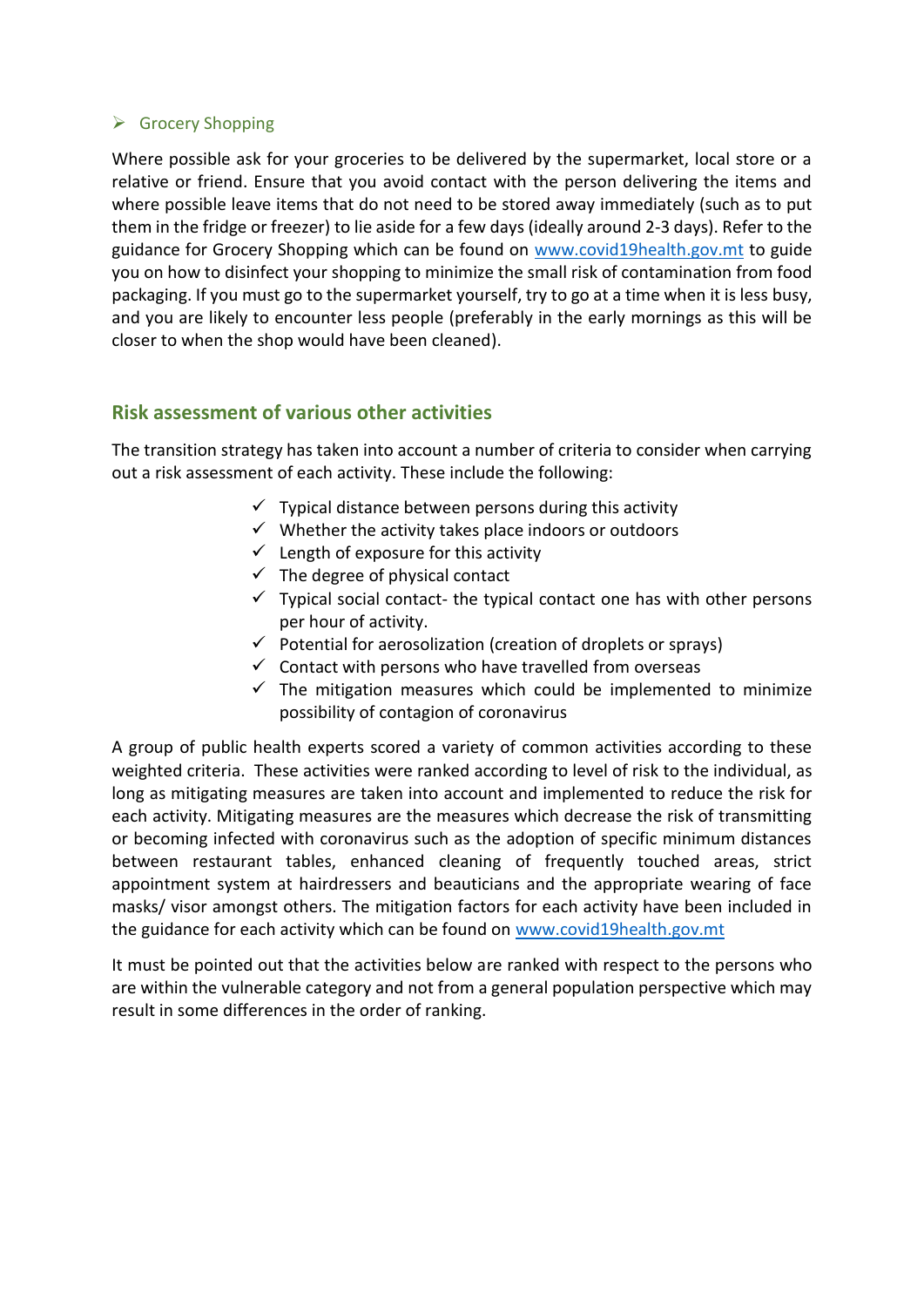#### Your risk of infection increases with the number of times and duration you carry out the activities below. Keep non-essential activities to a minimum. Use face masks/visors where recommended

Lowest Risk

Staying at home Travelling on the Gozo ferry Visiting non-essential shops/retail Going to shopping malls Visiting museums and exhibitions Going to an outdoor cinema Going to an open-air theatre Attending outdoor mass Outdoor public/hotel pools Visiting open-air Markets Hotels/B&Bs/Self-catering facilities (Communal activities not allowed) Using non-essential services e.g. nail technicians, beauticians, hairdressers Outdoor restaurant and cafeterias Individual outdoors sports training in a sports venue Social/Family visits Going to beaches Using indoor public or hotel pools Going to indoor Restaurants and cafeterias **Schools** Using facilities in Gaming and Betting shops Childcare centres and Kindergarten Attending indoor mass Gymnasiums Using facilities in Bingo Halls (Tombola) Casinos Going to a bar Going to snack bars and clubs (Kazin) Nightclubs/discotheques Attending organised public events (e.g. festa) or other mass events Travelling abroad

Highest Risk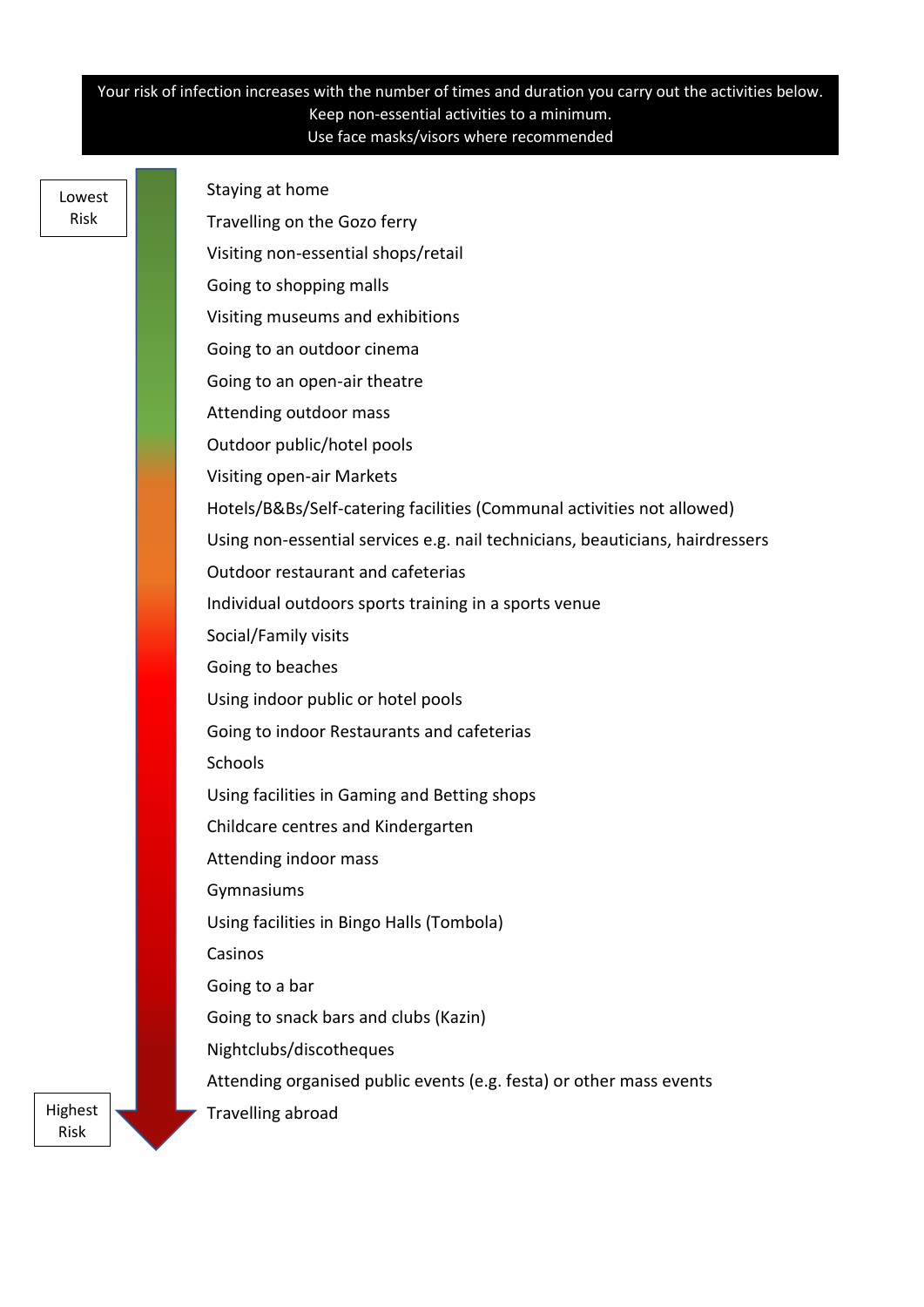During the phased reversal of community wide restrictive public health measures, Public Health authorities are recommending a number of obligatory conditions and guidelines for the safe operation of each of these activities.

These guidelines can be found on the website [www.covid19health.gov.mt](http://www.covid19health.gov.mt/)

Vulnerable people are encouraged to attend for the first appointment/s of the day because an establishment would have just been thoroughly cleaned and the potential of contamination from other customers is less.

*If you must attend for essential errands outdoors, make sure you do this when the establishment is less busy or ask for the first appointment of the day*

## $\triangleright$  Visiting non-essential retail outlets and making use of non-essential services

- $\circ$  It is still safer to purchase goods online or have them delivered by a relative or a delivery person or a friend. If you decide to go for the item yourself or if you have to attend yourself for a service, it is advisable that you adopt the following good practice to decrease your risks of contracting coronavirus.
- o Only go out if you are completely well and avoid any contact with persons.
- o Take precautions when using public transport or car sharing options
- o Wear a face mask and/or visor when in contact with any other person or persons
- o Keep an adequate physical distance from others
- o Do not touch your face or the front, or inside of your mask
- o Keep your hands clean
- o Attend at a time which is likely to be less crowded, stores would have had less customers and would likely just have been cleaned.

## $\triangleright$  Recreational Activity and Sport

Taking part in a recreational activity and doing some physical exercise is beneficial for all, particularly those who may be vulnerable and suffer from chronic illnesses. Once again, the safest way to exercise with no risk of getting infected is to exercise indoors. If you still drive, going for a drive with members of your household is one of the activities at a low risk which is safe to do. There would be a risk however if someone else is driving you. You can decrease this risk if you both wear a mask and allow for the vehicle to be well ventilated.

It is not advisable to go for a drive with multiple persons who are outside your household. However, in order to enable you to better understand the risk of meeting persons socially, for example, it is less risky to meet two people from the same household than two persons both of whom come from different households.